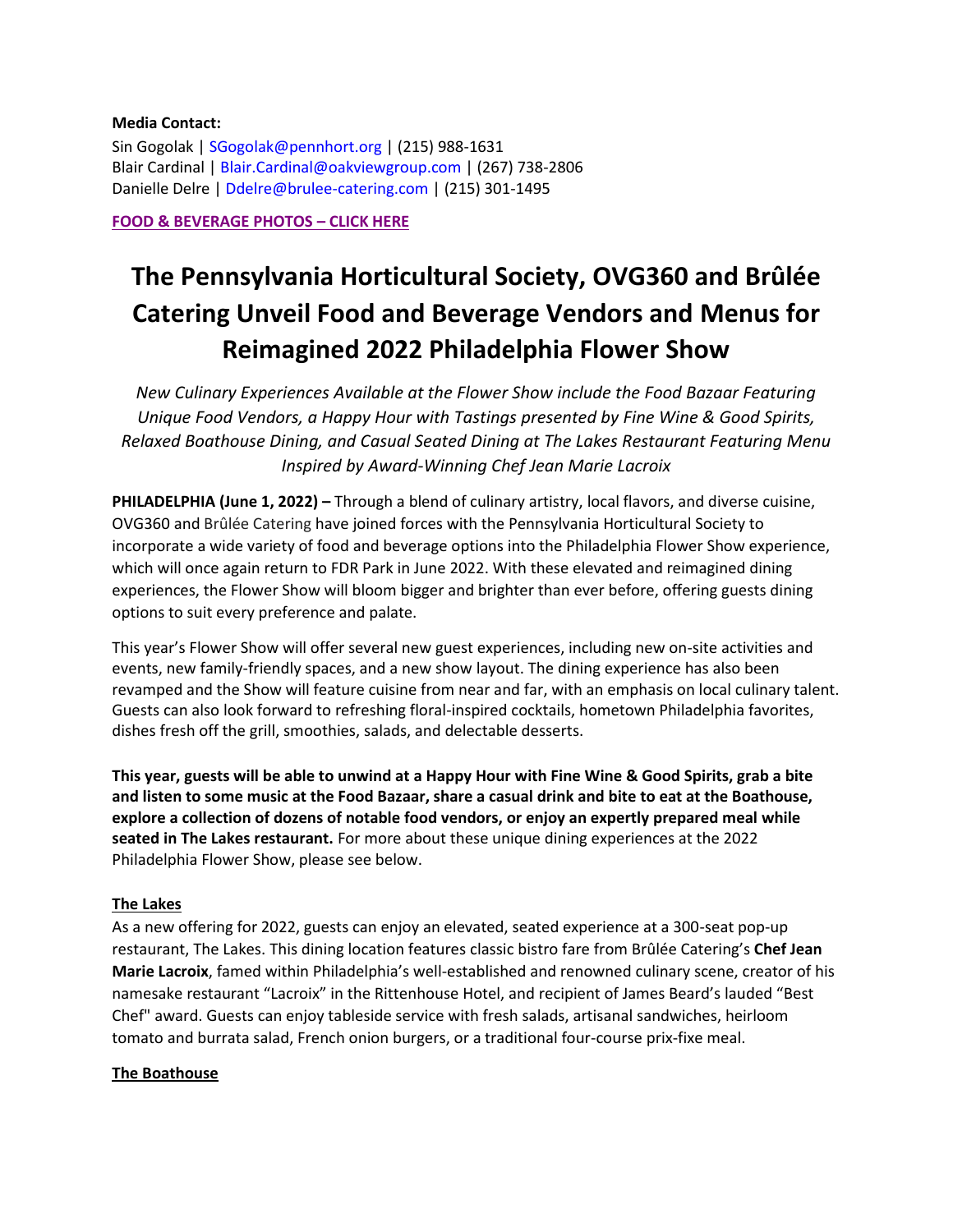The Boathouse, an iconic location inside of FDR Park will feature a full-service bar, casual seating, and delicious fast-casual fare, all while soaking in the absolute best views of the Show. Menu highlights include the Goddess Turkey BLT, Tuscan Garden Salad, and Bavarian pretzels with a trio of dips.

### **The Food Bazaar**

The Food Bazaar will offer a picturesque place for visitors to take a break, grab a bite or cold drink, enjoy some shade cover, and enjoy three daily live music performances from a variety of local bands and DJs curated by famed local musicians, SNACKTIME. Musical styles will feature jazz, soul, hip hop, funk, and more -- offering a festival-style, live music experience for everyone! The Food Bazaar will also offer plenty of dining options for foodies, festival diners, families, and those with dietary restrictions, with an eclectic collection of vendors consisting of American, Italian, Asian, and Mediterranean fare and a quarter of vendors catering specifically to vegetarian and vegan tastes.

With vendors that include Philly favorites – like **Algorithm**, a food truck known for its distinctive vegan eats, **Sang Kee Noodle House's** Asian small plates and platters and **Byz Empire**, with its Mediterranean and Latin fusion menu – the Food Bazaar will allow guests to taste dishes from various cultures**. In addition to the 18 vendors at the Food Bazaar, another 12 delicious and notable food merchants will be scattered throughout the Show.**

For those looking to cool off with a refreshing drink, the Food Bazaar will also feature a variety of botanical inspired cocktails, including the **Botanical Lemonade**, *the official cocktail of the 2022 Flower Show.* This delicious drink will feature Ketel One Botanical Grapefruit, Rosé, lemonade, and fresh lemon.

With a wide array of food and beverage offerings from a curated group of local vendors and several exciting live music performances, the Food Bazaar will be a lively and fun respite on the Show grounds.

#### **Happy Hour hosted by Fine Wine & Good Spirits**

From 4-8 p.m. on June 13-17, guests can unwind after a day exploring or experience the beauty of the Flower Show after work at a Happy Hour event, hosted by Fine Wine & Good Spirits. These events will feature complimentary alcohol tastings, live music, and are free to attend with a general admission Flower Show ticket.

"We wanted to reimagine every aspect of the 2022 Flower Show, including the culinary experience," says **Sam Lemheney, Chief of Shows and Events, Pennsylvania Horticultural Society**. "We partnered with OVG360 and Brûlée Catering because they have a proven track record of skillfully enhancing the holistic guest experience through the use of unique food and beverage offerings. This carefully curated set of food experiences is another great reason to visit the Flower Show."

**Brûlée Catering's James Beard Award-winning Chef Jean-Marie Lacroix** added: "The Flower Show has always tantalized the human senses, and this is an inimitable opportunity for us to create additional experiences for our friends at the Pennsylvania Horticultural Society and our guests. From intimate sitdown dining to a diverse Food Bazaar, guests will discover food and beverage options that appeal to a variety of desires."

**About OVG360**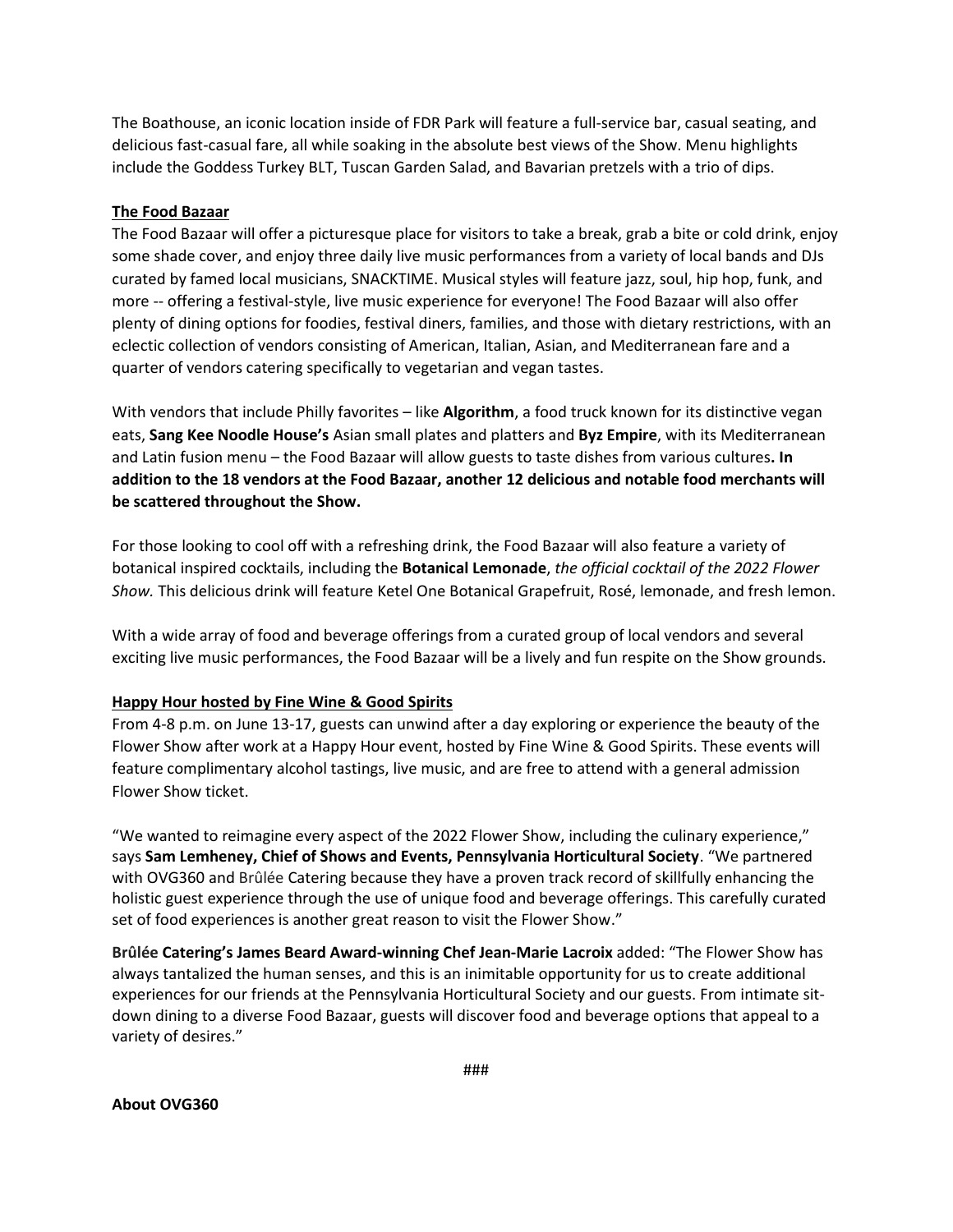OVG360, a division of Oak View Group, is a full-service venue management and hospitality company that helps client-partners reimagine the sports, live entertainment, and convention industries for the betterment of the venue, employees, artists, athletes, and surrounding communities. With a portfolio of more than 200 client-partners spanning arenas, stadiums, convention centers, performing arts centers, cultural institutions, and state fairs around the globe, OVG360 provides a set of services, resources and expertise designed to elevate every aspect of business that matters to venue operators. Serviceoriented and driven by social responsibility, OVG360 helps facilities drive value through excellence and innovation in food services, booking and content development, sustainable operations, public health and public safety and more. More information at [OakViewGroup.com,](https://nam02.safelinks.protection.outlook.com/?url=https%3A%2F%2Furl.avanan.click%2Fv2%2F___http%3A%2Fwww.oakviewgroup.com%2F___.YXAzOm9ha3ZpZXdncm91cDphOm86NDdmYTQ0OTliNDZmOTkzNGNhNDAzYzZjODJjYjhlMTc6NToyMzhiOjI0MmZhZmMzYmE2M2IxNDBkYTg4OGU0NzI0Y2I5NTI1OWI2ODg3ZGVjOTQ1ZmIzMTM4MDA5ODJmNDMzMjVmNWI6aDpO&data=04%7C01%7CBlair.Cardinal%40spectraxp.com%7Cf155b0181a9e479b481408da08110953%7C3819dfbab7e44fb299aa53ca91480577%7C0%7C0%7C637831166538054144%7CUnknown%7CTWFpbGZsb3d8eyJWIjoiMC4wLjAwMDAiLCJQIjoiV2luMzIiLCJBTiI6Ik1haWwiLCJXVCI6Mn0%3D%7C3000&sdata=4mcFxxG%2FPqbiLJF2s%2Bhdxf5Vx%2BOEG7QFZI%2BirCrcZxo%3D&reserved=0) and follow OVG on [Facebook](https://nam02.safelinks.protection.outlook.com/?url=https%3A%2F%2Furl.avanan.click%2Fv2%2F___https%3A%2Fymlptr3.net%2F714b5mwsjsjadaewjubazauqbaoayeess%2Fclick.php___.YXAzOm9ha3ZpZXdncm91cDphOm86MzgxMjJmNDM1YTY0ZTg3YWM0MzgzZTU0YWU1YzYyZjg6NTphMzQ3OjgxYzRiODgwMjVkZTQ4MjdjNzFhMTZhNTJjNTA5ZWIyNzMwOTBjOTIxYTg4OTQ2OThjOWJiMTlmOTE1MjNiZGU6aDpO&data=04%7C01%7CBlair.Cardinal%40spectraxp.com%7Cf155b0181a9e479b481408da08110953%7C3819dfbab7e44fb299aa53ca91480577%7C0%7C0%7C637831166538054144%7CUnknown%7CTWFpbGZsb3d8eyJWIjoiMC4wLjAwMDAiLCJQIjoiV2luMzIiLCJBTiI6Ik1haWwiLCJXVCI6Mn0%3D%7C3000&sdata=CVSWkZhwlfn6JSr9RZonK0d%2BbpAHTRa6k84T4RBR2%2Fs%3D&reserved=0), [Instagram](https://nam02.safelinks.protection.outlook.com/?url=https%3A%2F%2Furl.avanan.click%2Fv2%2F___https%3A%2Fwww.instagram.com%2Foakviewgroup%2F%3Futm_medium%3Dcopy_link___.YXAzOm9ha3ZpZXdncm91cDphOm86NDdmYTQ0OTliNDZmOTkzNGNhNDAzYzZjODJjYjhlMTc6NTozNzdiOjBkMzdhN2I4MTFkMWM2ZjE4ZDNmOTJkMTFlMjBiYjQ3NTRhYzI1NTYzMTJlMTRkNDExZmU5ZjhiNzNjYTBjMzU6aDpO&data=04%7C01%7CBlair.Cardinal%40spectraxp.com%7Cf155b0181a9e479b481408da08110953%7C3819dfbab7e44fb299aa53ca91480577%7C0%7C0%7C637831166538054144%7CUnknown%7CTWFpbGZsb3d8eyJWIjoiMC4wLjAwMDAiLCJQIjoiV2luMzIiLCJBTiI6Ik1haWwiLCJXVCI6Mn0%3D%7C3000&sdata=K0vCCF1XJef2vEg3XGTkHqZZApzEz9nBo98hHOpmr1w%3D&reserved=0), [Twitter](https://nam02.safelinks.protection.outlook.com/?url=https%3A%2F%2Furl.avanan.click%2Fv2%2F___https%3A%2Fymlptr3.net%2F53efamwsjshataewjubafauqbacayeess%2Fclick.php___.YXAzOm9ha3ZpZXdncm91cDphOm86MzgxMjJmNDM1YTY0ZTg3YWM0MzgzZTU0YWU1YzYyZjg6NTo3ZTQ3OmZiYTg5MmMyZTdiMzEwZDY4NWRlYjE1NzlmMzczMGNlNzlhYTdmMGJhMWRkMTg3MDA0ZDUxOThiYTE3OTY3MzQ6aDpO&data=04%7C01%7CBlair.Cardinal%40spectraxp.com%7Cf155b0181a9e479b481408da08110953%7C3819dfbab7e44fb299aa53ca91480577%7C0%7C0%7C637831166538054144%7CUnknown%7CTWFpbGZsb3d8eyJWIjoiMC4wLjAwMDAiLCJQIjoiV2luMzIiLCJBTiI6Ik1haWwiLCJXVCI6Mn0%3D%7C3000&sdata=rDANjVTRD05uLAwBeAantc2GdCDvPg1wQ4WGKIUSVxg%3D&reserved=0), and [LinkedIn.](https://nam02.safelinks.protection.outlook.com/?url=https%3A%2F%2Furl.avanan.click%2Fv2%2F___https%3A%2Fymlptr3.net%2F6e595mwsjswalaewjubakauqbanayeess%2Fclick.php___.YXAzOm9ha3ZpZXdncm91cDphOm86MzgxMjJmNDM1YTY0ZTg3YWM0MzgzZTU0YWU1YzYyZjg6NTpmYTMzOjhjYTYxNGVlNWI5YWFhMGZhMjBiZjQ5MjJmNmY0Zjg2N2QzZjdhOTM1MWFkNzhmYTcyMzZkOGZmN2NhMDg5ODU6aDpO&data=04%7C01%7CBlair.Cardinal%40spectraxp.com%7Cf155b0181a9e479b481408da08110953%7C3819dfbab7e44fb299aa53ca91480577%7C0%7C0%7C637831166538054144%7CUnknown%7CTWFpbGZsb3d8eyJWIjoiMC4wLjAwMDAiLCJQIjoiV2luMzIiLCJBTiI6Ik1haWwiLCJXVCI6Mn0%3D%7C3000&sdata=zWIz6XOuiqbh%2FN3%2BVguvyzuW%2FN9d%2BqUjh7EjiS7Y1fQ%3D&reserved=0)

## **About Brûlée Catering**

Brûlée Catering by Chef Jean-Marie Lacroix is a premier catering company serving the Greater Philadelphia area. Purchased by Spectra in August 2017, Brûlée provides high-end catering services to an impressive list of social, corporate, and institutional clients, and serves extraordinary food at over 4,000 events each year. Brûlée also operates and manages several casual café concepts and employee dining programs within its landmark locations.

While the company's Off-Premise division caters to any location from roof top to back yard, Brûlée Catering has also earned exclusive status in a growing number of the Philadelphia region's most prestigious cultural centers and historic buildings. Learn more at Brulee-Catering.com.

# **About the Pennsylvania Horticultural Society**

The Pennsylvania Horticultural Society (PHS)**,** an internationally recognized nonprofit organization founded in 1827, plays an essential role in the vitality of the Philadelphia region by creating healthier living environments, increasing access to fresh food, growing economic opportunity, and building deeper social connections between people. PHS delivers this impact through comprehensive greening and engagement initiatives in more than 250 neighborhoods; an expansive network of public gardens and landscapes; year-round learning experiences; and the nation's signature gardening event, the Philadelphia Flower Show. PHS provides everyone with opportunities to garden for the greater good as a participant, member, donor, or volunteer. For information and to support this impactful work, please visi[t](http://www.phsonline.org/) [PHSonline.org.](http://www.phsonline.org/)

#### **About The Philadelphia Flower Show**

The PHS Philadelphia Flower Show is the nation's largest, and the world's longest-running horticultural event and features stunning displays by some of the world's premier floral and landscape designers. The Show has been named "Best Event" by the International Festivals and Events Association and "Best of the Best" by the American Bus Association (for the fifth consecutive year) in 2020-2021.

Started in 1829 by the Pennsylvania Horticultural Society, the Show introduces diverse and sustainable plant varieties and garden and design concepts. In addition to acres of garden displays, the Flower Show